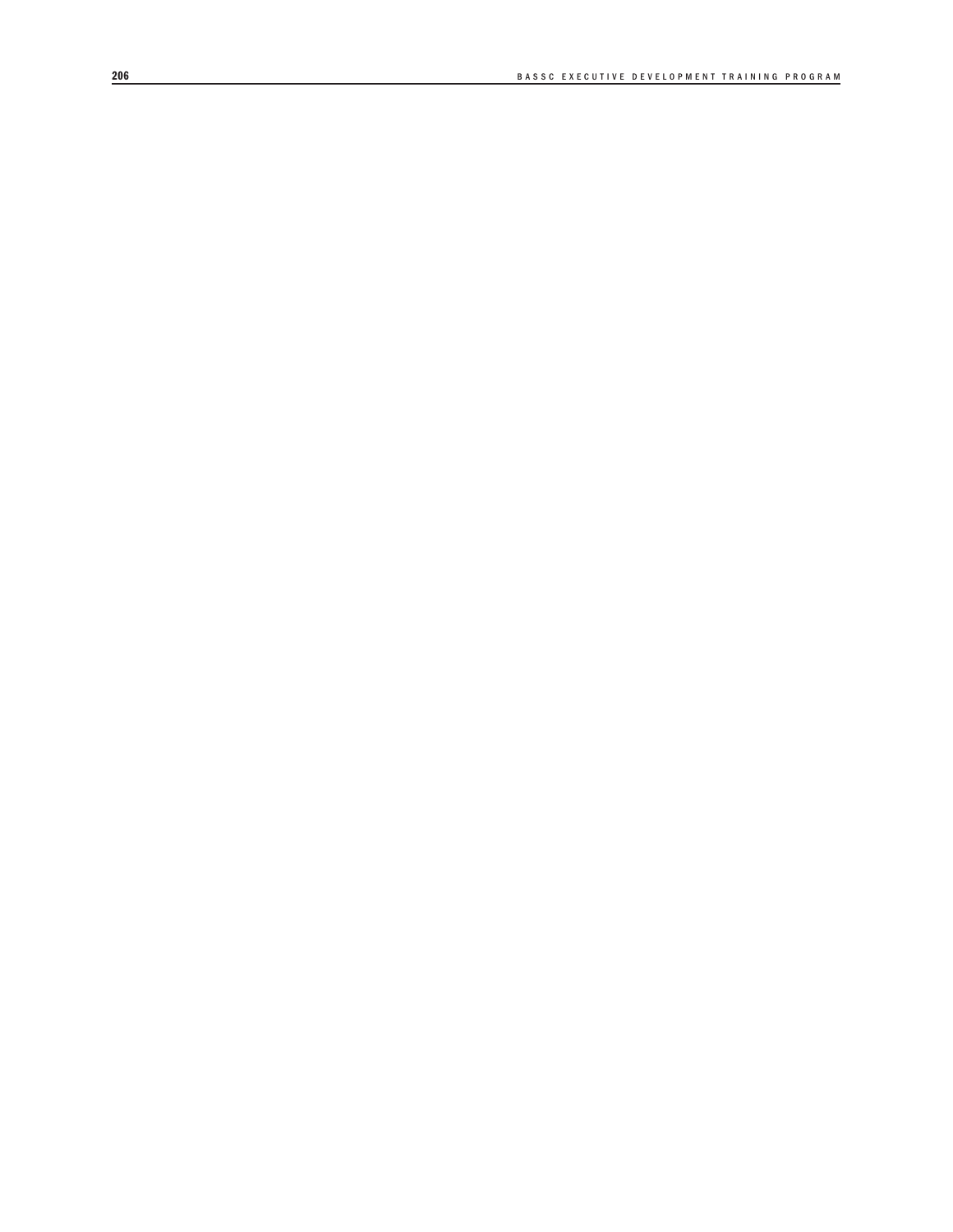# Families Moving Forward: San Francisco County's Approach to Serving Homeless At-Risk Children and Their Families

Lindsay Kennedy

### Introduction

The correlation between homelessness and child abuse and neglect is striking, with almost half of all children in foster care having a parent with a history of homelessness. Even though homelessness is not a reason for placement outside of the home in and of itself, children of homeless families have higher risk factors, including three times the rate of emotional disorders and four times a greater likelihood of experiencing developmental delays than children who are not homeless. Additionally, homelessness continues to be a significant factor in reunification outcomes. Approximately 30% of children in foster care could be reunited with their parents if their families had homes to live in (Rapport, 2015).

San Francisco County currently has approximately 6,455 homeless persons, ten percent were persons in families (Tam, 2013). The county found that between 2008 and 2012, 50% of children who were homeless and investigated for maltreatment went into foster care, versus just 13% of non-homeless children. If the family had an additional risk factor, such as mental illness, domestic violence, substance abuse, or criminal history, the likelihood of placement jumped to about 80% (San Francisco Human Services Agency, 2014).

The Families Moving Forward program is designed with the rationale that for families that are dealing with the issue of homelessness along with other issues, such as domestic violence or substance abuse, it can reduce the rate of child maltreatment with a combination of rapid housing and focused, intensive social services for the family. This design allows children with the highest risk for placement into foster care to have their housing needs met early in their child welfare system involvement.

For many families facing child welfare system involvement, they are asked to make use of a myriad of services in order to stabilize the family. They can include substance abuse treatment, counseling, and parenting and domestic violence classes. When parents are consumed daily with trying to meet life's basic needs of food, clothing, and shelter, it is easy to understand how they can be absorbed in meeting these basic needs and find themselves unable to complete many of the requirements needed to have their children returned to their care.

San Francisco County found the goal of preventing removals generated a cost avoidance in the agency budget (San Francisco Human Services Agency, 2013). The probability of child removal in the following populations were high:

- Homeless with domestic violence: 72% probability of child removal
- Homeless with mental health: 82%
- Homeless with substance abuse: 86%
- Homeless with medically fragile infant: 87%

A year in foster care currently averages \$37,000 in San Francisco. Local general funds and state realignment money account for 67% of this cost (or \$25,000). If a family has two children who are likely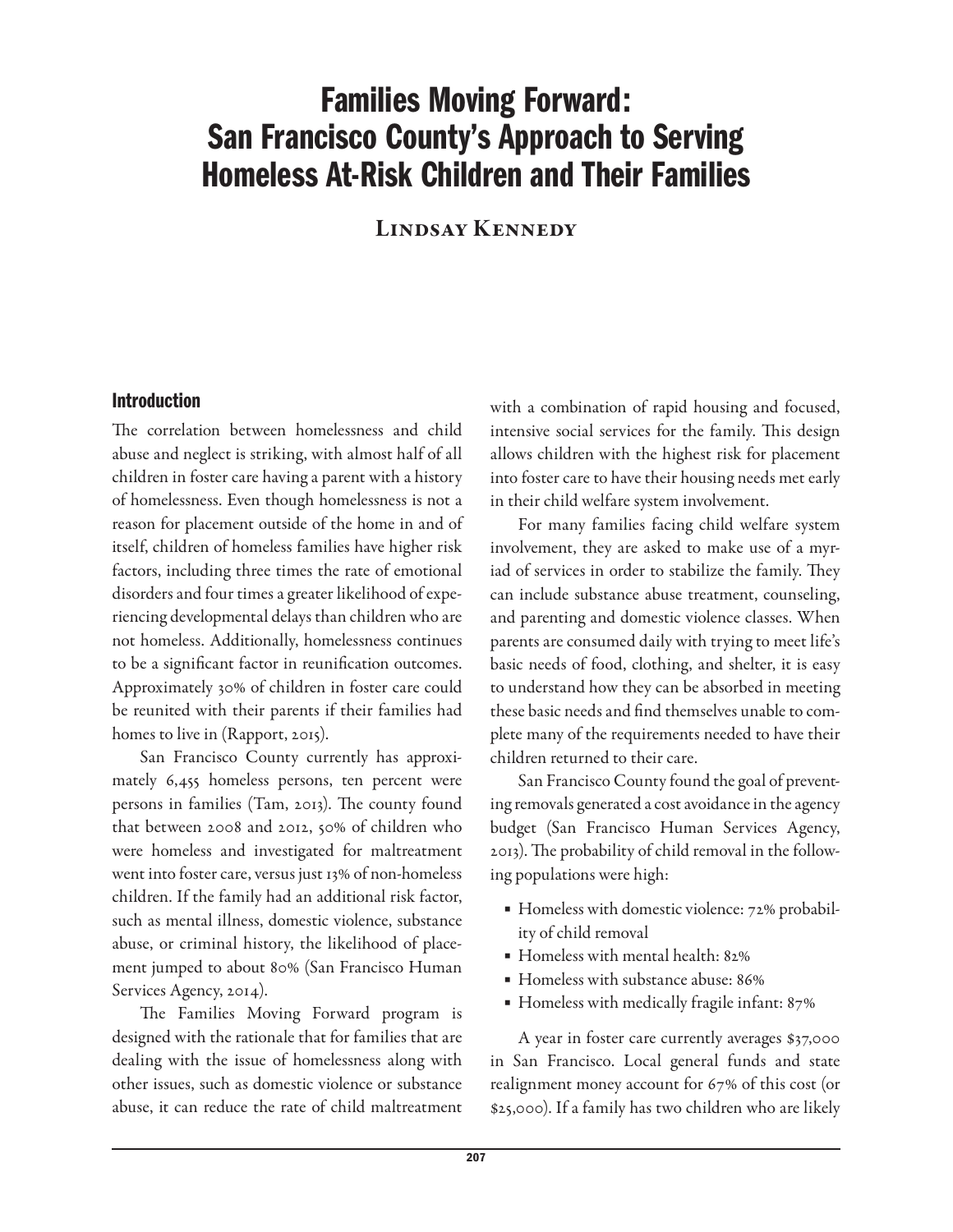going to foster care, but neither in fact does, San Francisco would save \$50,000 in local and state dollars. Additionally, reunification rates for children in foster care are approximately 50% lower for families who experienced a homeless episode in the year prior to placement (Courtney et al, 2004).

In September 2012, San Francisco-Human Services Agency (SF-HSA) won a \$4 million, five-year grant and plans to work with 160 families over the course of the grant. The program design includes:

- Accelerated triage and assessment procedures to identify homeless families who are at high risk of having children removed;
- Rapid referral of identified families to receive housing subsidies and assistance in locating and securing permanent housing;
- Establishment of multi-disciplinary service teams to help families not only maintain their housing, but also improve overall functioning and well-being;
- Hands-on, fluid, and intensive peer-based outreach and case management to ensure access to an array of health, behavioral health, employment, parenting, and other services;
- Expanded trauma-informed mental health services for children and parents;
- A focus on increasing family income through SSI advocacy and wage subsidies;
- Cross-system training for staff from the housing and child welfare departments

*(San Francisco Human Services Agency, 2013)*

#### Logistics

San Francisco County employs a "lottery" system in which families are referred based on the social worker's notation on the Structured Decision Making Tool that a family was homeless. This ensures a randomized sample into the program versus 'services as usual'.

To be eligible for the lottery the family has to meet the following criteria:

1. Currently homeless, per the City and County of San Francisco's definition, which includes temporary housing, single room occupancy hotels, "doubled-up" housing, or in a shelter.

- 2. At least one child in the family is at the beginning of his or her first child welfare case.
- 3. One or more of the following risk factors present:

| <b>Caregiver</b>        | Child                           |
|-------------------------|---------------------------------|
| <b>Mental Illness</b>   | <b>Developmental Disability</b> |
| <b>Criminal History</b> | <b>Physical Disability</b>      |
| Domestic Violence       | <b>Medically Fragile</b>        |
| Substance Abuse         | <b>Mental Illness</b>           |

San Francisco is unique in the fact that it has a Housing and Homeless Services Division that manages local housing and homeless programs and Shelter Plus Care funded through federal, state and local dollars. The division works in collaboration with the Housing Authority, which manages Public Housing and Section 8 where a set number of Section 8 vouchers (20) can be set aside per year. These vouchers are valued at \$22,000 each per year. SF-HSA is also setting aside 10 permanent housing units and dedicating 30 shallow rent subsidies. San Francisco faces an additional challenge of high rents and not a lot of incentive for subsidies. Instead of the \$800 subsidy that is typically given, families involved in this project will receive a monthly subsidy of up to \$1,700 while they await a Section 8 voucher.

Where this program excels is the intensive wraparound model for services assisting families tomaintain housing. SF-HSA partners with community providers in order to provide comprehensive services. All families receive services through the Homeless Prenatal Program (HPP). This program includes intensive, face-to-face case management for the length of the grant, assistance with direct services, a wellness center, financial services, and job training. They have numerous community outreach programs and supports, such as parenting groups and GED classes. The hallmark of this model is a minimum one-time-per-month case management meeting with all service providers involved with the family.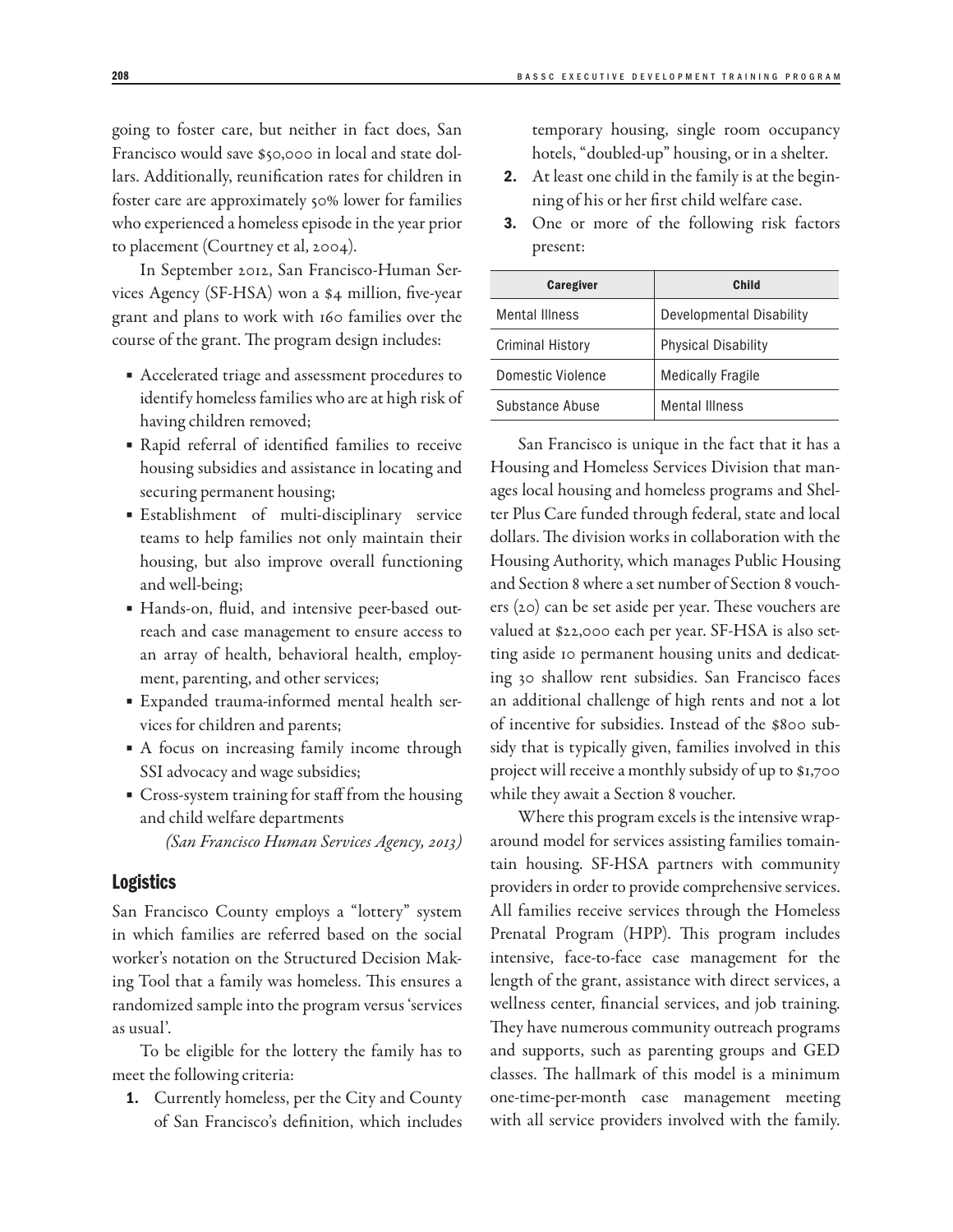Additionally, while the family has an open child welfare case they must meet regularly (often weekly) with the HPP case manager. This consistent communication with the family and all parties helps to ensure everyone's responsibilities are very clear.

#### **Challenges**

Currently in San Francisco, a Section 8 voucher covers rent up to \$1,800 per month. However, the median rent for a two-bedroom apartment is \$4,000 per month. There are simply not enough affordable housing resources to meet the demand. Families have been housed in temporary situations awaiting permanent housing or forced to move to surrounding counties. This compromises the service model families need for supportive services.

#### **SUSTAINABILITY**

The current grant expires in 2017. SF-HSA has been planning on how to sustain this program and has a Board of Supervisors approved fund of \$500,000 annually through discretionary realignment money to provide deep rental subsidies and move-in accounts for families. With the cost savingsby children not going into foster care, contracts with service providers giving families the needed support are partially offset. Additionally, with collaboration between the Housing Authority and SF-HSA, twenty Section 8 vouchers per year can be secured. SF-HSA has created deep rental subsidies and a move-in fund with realignment dollars, which is now part of the agency's baseline budget (San Francisco Human Services Agency, 2013).

#### Implications for Contra Costa County

Contra Costa County currently has a homeless population of 8,409 individuals impacting 1,935 families. In September 2014, Contra Costa County Employment & Human Services was awarded a \$1 million grant for a CalWorks Housing Support program. Currently, families who are enrolled in CalWorks, who are chronically homeless, have a parent with a history of homelessness, a parent under 24 years old or a child less than 6 years old are given priority

for the grant money. The program is modeled after the Housing and Urban Development's Rapid Re-Housing Program. The project goal is to house 100 families within a six month time period. Each family is given an average subsidy of \$5,999. The program has seen success thus far, having found housing for 60 families in an average of 30.75 days from referral.

#### Model Applicability

For the past 25 years, studies have demonstrated the key to ending long-term or repeated homelessness is supportive housing. This includes intensive, frequent, face-to-face, multidisciplinary services. These services include outreach to those families who are distrustful of public systems, health care coordination including mental health, and services to help them maintain their housing. Families who maintained supportive housing have a reduced rate of initial foster care placement and quicker reunification rates (Rapport, 2015).

In Contra Costa County, many of the community-based services are conducted through Shelter Inc. This program offers supportive services to families including case management services, life skills training, employment, and other supportive services intended to promote self-sufficiency. Additionally, many of the families served through CalWorks have other life stressors, such as substance abuse or domestic violence that may qualify the family to participate in Family Stabilization Services. This program offers additional case management and wraparound services that can address the underlying reasons behind why the family is homeless.

#### **SUSTAINABILITY**

For Contra Costa, the million dollar state grant may or may not be given on a yearly basis. This makes planning for programs difficult when the grant money is not guaranteed. Finding a sustainable funding source to reduce homelessness is essential to success. Looking strictly at allocation numbers for children in foster care, San Francisco found if 80% of the children that were likely to be removed who met the enrollment criteria were not, an average of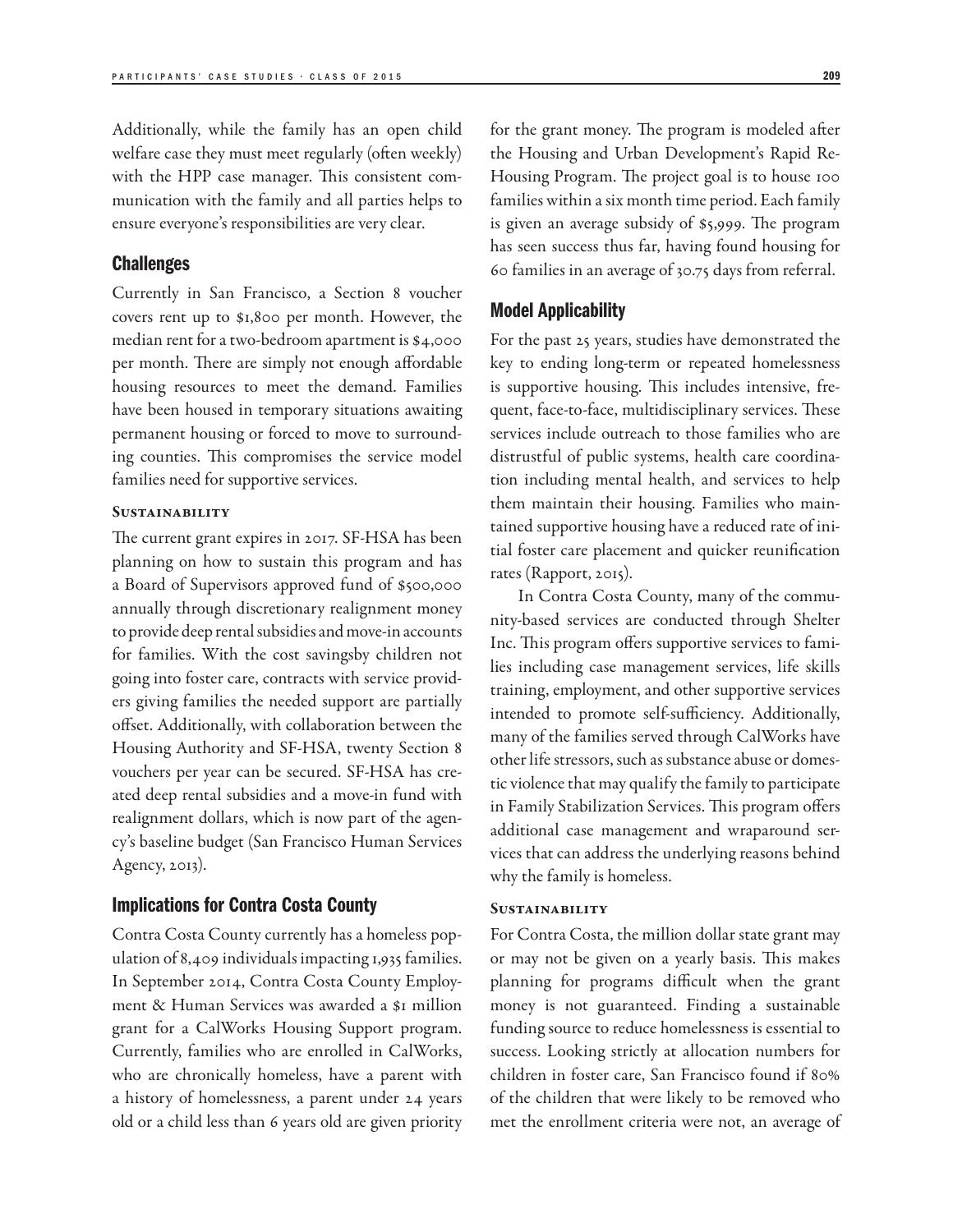\$6.05 million would have been saved (San Francisco Human Services Agency, 2013). These placements could generate a significant level of cost avoidance by an offseting the cost of services.

#### Bringing Families Home Proposal

Currently, the Corporation for Supportive Housing and Housing California are partnered to advocate before the legislature for the 2015-2016 budget process for a county-matching grant program to end homelessness among families involved in child welfare. This \$10 million budget item would provide grants to counties willing to match state resources for homeless families who are currently receiving Family Maintenance services or homeless families who are receiving Family Reunification services where housing would enable reunification. The funds include assistance for two types of housing: 1) Rapid Re-Housing for about 340-400 families and 2) Supportive Housing for 135-140 families. The remaining 10% is to be used on data, reporting, and a liaison to bridge the gap between child welfare and homeless systems in each county.

#### Partnership with Children and Family Services

Contra Costa County Employment and Human Services is in a unique position to have a collaborative relationship with CalWorks and Children and Family Services through reinstating the Linkages program. This program bridges the gap between families receiving services through CalWorks programs such as Family Stabilization and Child Welfare cases. What can be learned from San Francisco County is that by focusing on families with the greatest risk of losing their children and fostering the stability that housing provides, fewer children will need to be removed from care. By CalWorks working collaboratively with Children and Family Services, the county can identify which of these families are at the greatest risk and start to serve them before the crisis levels reach a point where the family is disrupted.

Children and Family Services can bring a coordinated effort of wraparound services to this partnership. The community partner that CalWorks is currently using looks at the issues of homeless but must refer out to specialized programs ,such as those focused on domestic violence and substance abuse. Having regular meetings with all of the providers involved is a must for family coordination. Part of the Linkages model is to have regular Safety Team Meetings where all providers and the family are involved. SF-HSA has had great success in having regular meetings with the family and all service providers involved in the case. By ensuring that all service providers and the family are working collaboratively, the family will have a greater chance of sustained success. While SF-HSA has resources for a much larger scale of programing to reduce homelessness, it is recommended that Contra Costa County look at key elements to create a comprehensive approach for working with children who are homeless and are at risk of abuse.

In summary, the following recommendations would be instrumental for Contra Costa County to implement a program similar to San Francisco County's Families Moving Forward:

- CalWorks and Children and Family Services develop standard criteria that screen and identify homeless families.
- Create and develop a formal protocol for Cal-Works and Children and Family Services social workers on how to best serve homeless families who become involved with the child welfare system.
- Develop community providers to collaborate with Linkages families, including consistent participation in Safety Network Meetings.
- Look at a stable funding source for homeless services for consistent Rapid Re-Housing.
- Provided the Bringing Families Home Proposal is granted in the state budget, it is recommended that Contra Costa County take full advantage of this funding source and implement the proposed process to bridge child welfare with the housing systems.